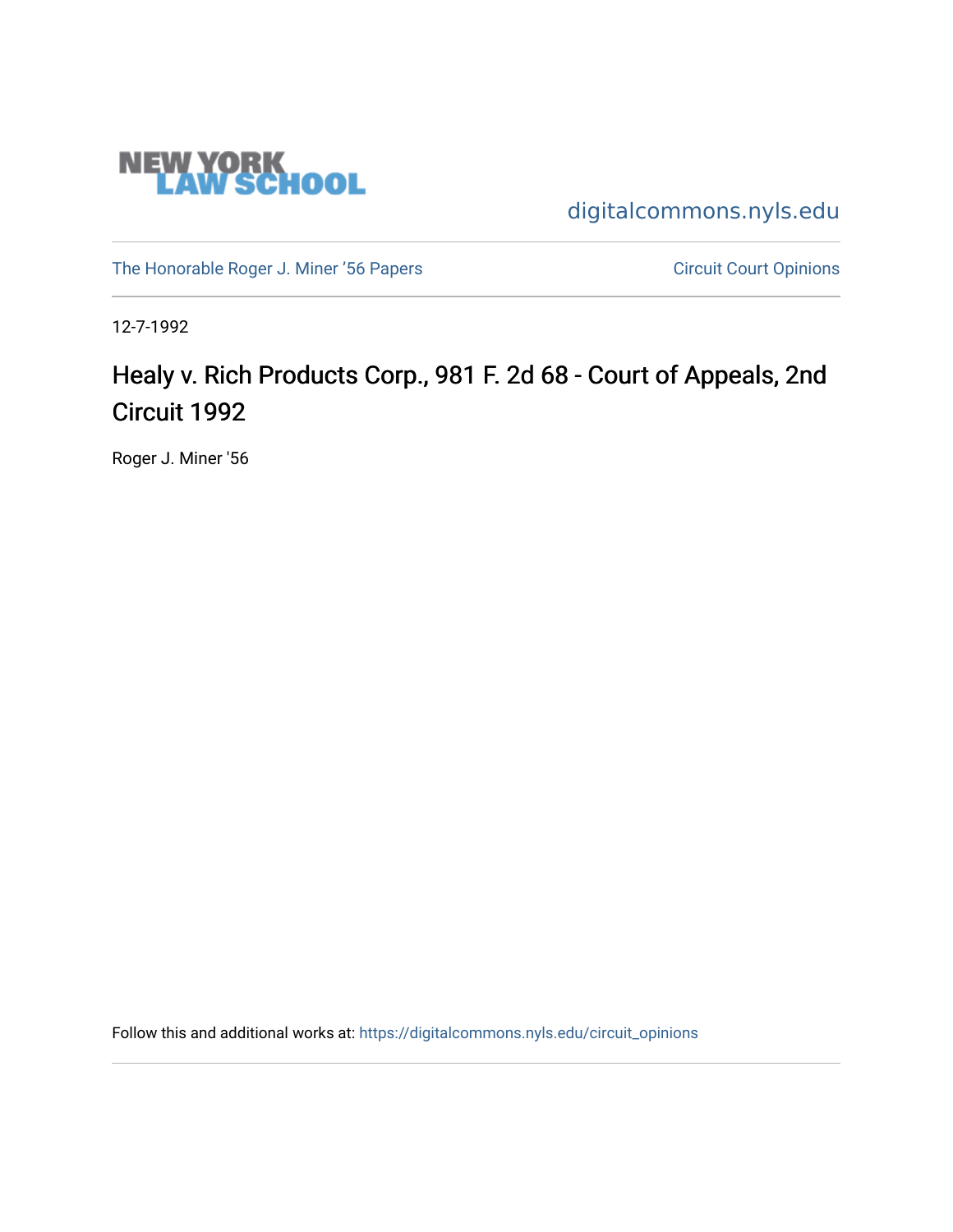### 981 F.2d 68 (1992)

### Thomas B. HEALY, Jr., Plaintiff-Appellant,

v.

### RICH PRODUCTS CORP., Defendant-Appellee.

No. 86, Docket 92-7398.

#### United States Court of Appeals, Second Circuit.

Arqued September 14, 1992. Decided December 7, 1992.

69 \*69 Bettina B. Plevan, New York City (Myron D. Rumeld, Roberta K. Chevlowe, Proskauer Rose Goetz & Mendelsohn, New York City, of counsel), for plaintiff-appellant.

Paul B. Zuydhoek, Buffalo, N.Y. (Hugh M. Jones, Mark E. Brand, David R. Hayes, Phillips, Lytle, Hitchcock, Blaine & Huber, of counsel), for defendant-appellee.

Before MINER, ALTIMARI and WALKER, Circuit Judges.

MINER, Circuit Judge:

Plaintiff-appellant Thomas B. Healy, Jr. appeals from a judgment entered on March 5, 1992 in the United States District Court for the Western District of New York (Elfvin, J.) rejecting on summary judgment motion plaintiff's claim that certain pension plan benefits were preserved by the terms of an exception to a general release executed in connection with a stock purchase agreement, and rejecting after trial plaintiff's claim to reform the release exception for mutual mistake and fraud. In an order entered on April 1, 1991, 1991 WL 46514, Judge Elfvin partially granted defendant's cross-motion for summary judgment, ruling, as a matter of law, that the meaning of the exception language found in the general release clause of the stock purchase agreement (the "Purchase Agreement") entered into between Healy and defendant Rich Products Corp. ("Rich Products") was governed by the Employee Retirement Income Security Act of 1974, 29 U.S.C. § 1001 et seq. (1988), ("ERISA"), and that the language did not preserve Healy's right to receive certain pension plan benefits. Judge Elfvin denied both parties' cross-motions for summary judgment on the issue of reformation of the release exception and scheduled a bench trial. After the bench trial, on March 5, 1992, 1992 WL 50924, Judge Elfvin rejected the reformation claim and directed the entry of judgment dismissing Healy's complaint.

### **BACKGROUND**

From 1961 until 1987 Healy was an employee and officer of Rich Products. He, his wife Joanne, and their children held thirty-six percent of the common stock of Rich Products as a result of gifts of stock made over the years by Joanne's father, Robert Rich, Sr. ("Rich"), Chairman and Chief Executive Officer of Rich Products. Rich at all times held voting control of the company. In the Fall of 1987, Joanne Healy, on the advice of her counsel, Francis J. McConnell, refused to sign a Buy-Sell Agreement and a Shareholder Agreement submitted to her by her father. The agreement contained voting and transfer restrictions on her Rich Products stock that were designed to insure that the company would remain under the control of the Rich family. Joanne Healy's refusal to sign these agreements resulted in a rift between Rich and the Healy family, culminating in Thomas Healy's resignation in December 1987.

At the time of his resignation and since 1978, Healy was a participant in two benefit plans provided by Rich Products: a Deferred Compensation Agreement (the "DCA") and an Incentive Compensation Plan (the "ICP") (collectively the "Plans"). He also was a participant in a 401(k) pension plan, which is not at issue here. Pursuant to the terms of the DCA, Healy was entitled to certain annual benefits for fifteen years following his retirement, disability, death or other termination of employment. The ICP, also known as the phantom stock plan, provided that Healy would periodically be awarded "units,"

70

each of which entitled him to future payments based on the company's book value, divided \*70 by 1,000,000. Healy was to receive payments upon his retirement, disability, death or other termination of employment. The ICP benefits were to be paid annually for ten years, and an administrative committee was formed to oversee the distribution of payments. Both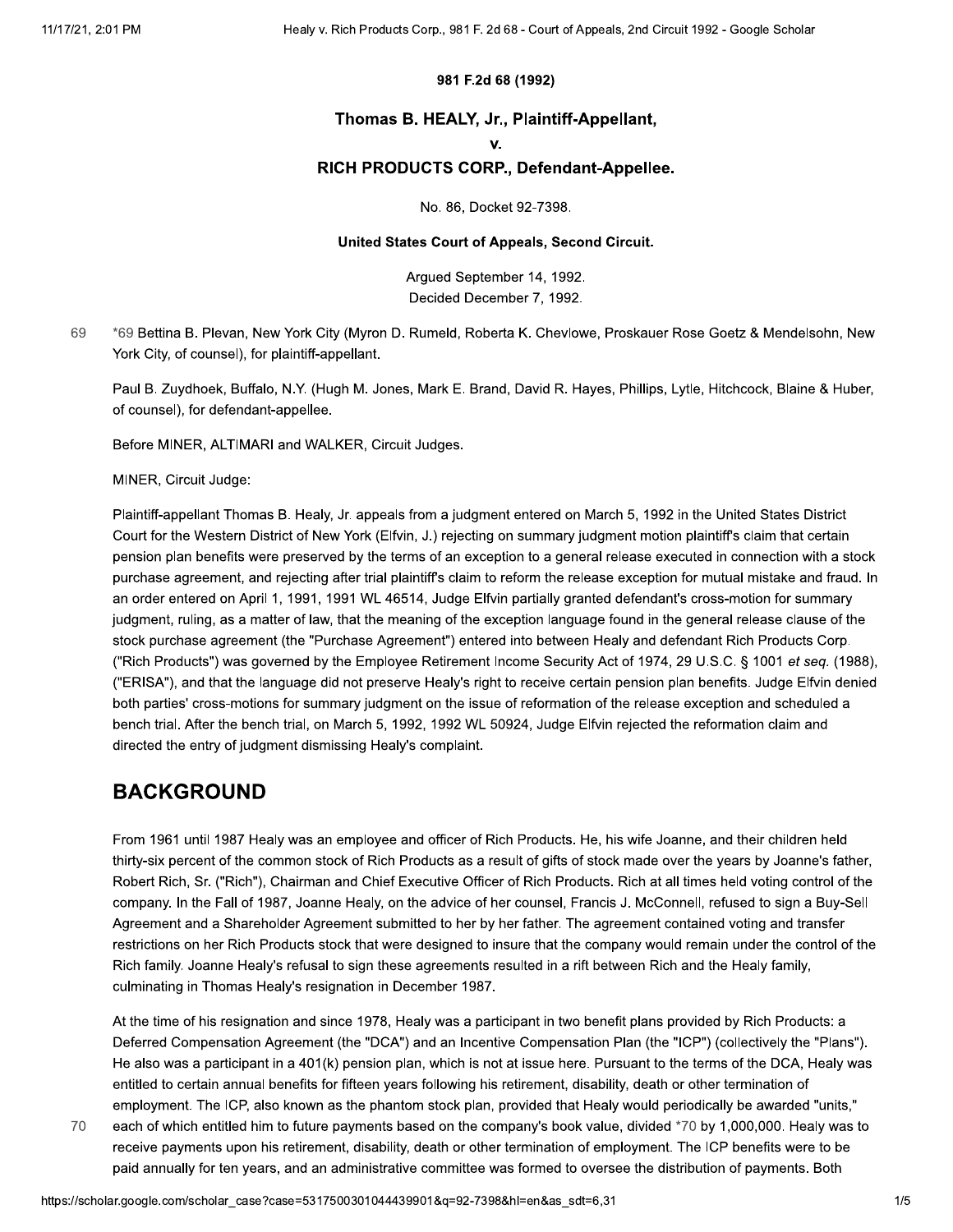$71$ 

Healy v. Rich Products Corp., 981 F. 2d 68 - Court of Appeals, 2nd Circuit 1992 - Google Scholar

Plans contained "no-competition" provisions, the violation of which could result in forfeiture or suspension of benefits. Under the DCA, participants agreed not to compete with Rich Products for two years following the termination of employment. The ICP prohibited competition for an unlimited period of time. Both Plans also provided that the benefits were not subject to assignment, alienation or encumbrance.

In the Spring of 1988, after his resignation, Healy received the first installment of benefits due under the DCA  $-$  \$44,615, and the first installment due under the ICP - \$30,564. After these initial payments, \$624,610 under the DCA and \$275,076 under the ICP remained to be paid. Healy was paid \$281,053 from the 401(k) pension plan in a lump sum upon his resignation.

In May 1988, Jonathan Golden, Rich Products' attorney, contacted McConnell to propose an immediate buy-out of the Healys' Rich Products stock and related interests. After extended negotiations, the parties ultimately agreed that Rich would pay twenty-five million dollars for the Healys' interests. Prior to the drafting of the agreement, a question arose concerning the earnings of certain Subchapter-S corporations in which the Healys owned shares of stock. The shares were scheduled to be transferred as part of the agreement. The earnings of these corporations had not been distributed to any of the stockholders, and the Healys' share of undistributed earnings amounted to \$134,821.43. Although Rich was adamant about paying "twenty-five million dollars and not one cent more," Healy inquired as to whether his family's share of such earnings would be paid despite the Purchase Agreement. Rich initially refused. However, Golden explained that even if Rich refused to pay the Healys their shares of the distributions, the Healys' pro rata share of the distributions would be imputed to them as taxable income. Thus, the Healys would incur a tax liability of twenty-eight percent of the earnings, effectively reducing the twenty-five million dollar purchase price. Considering these facts, Rich agreed to pay an additional amount equal to the tax liability of the Subchapter-S corporations attributable to the Healys.

Golden prepared the first draft of the Purchase Agreement and transmitted it by facsimile to McConnell on August 9, 1988. The draft included a provision for the execution of a General Release, releasing Rich Products from any and all liabilities and claims. Healy testified that after he reviewed the first draft, he specifically told McConnell that he wanted to make it very clear that he did not want to release his benefits under the Plans. McConnell testified that he advised Golden that Healy did not want to release his remaining benefits or continuing benefits under the Rich Products pension and profit-sharing plans. McConnell testified that when Golden asked which plans McConnell was referring to, he replied by describing in detail both plans and the specific amount of benefits available to Healy under each plan. He told Golden that Healy already had received the first installment under each plan. McConnell's testimony is supported by the contemporaneous notes he wrote in the margin of the draft: "not waiving continuing pension benefits, 15 years and profit-sharing, early retirement." McConnell further testified that although he did not specify the Plans by name when he first proposed an exception to the General Release, he identified both plans by name to Golden in a later conversation relating to the second draft of the agreement. Golden testified that, as part of the conversation about the first draft, "in general terms, [McConnell] said that he wanted an exclusion or an exception from the general release that was provided in the agreement for Tom for vested pension and profit-sharing benefits, or some such language as that." Golden, however, testified that he did not even know of the Plans' existence and denied that McConnell ever informed him of the Plans. Golden believed McConnell's \*71 request for a release exception was "purely legal in nature" and related to ERISA plans that by law could not be forfeited, such as the 401(k) plan. He said that he did not believe they were dealing with "a controversial subject."

Pursuant to McConnell's request, Golden revised the General Release to include the following exception:

except, with respect to Mr. Healy, any vested rights under any profit sharing or pension plans of Rich which are subject to the Employee Retirement Income Security Act of 1974, which benefits are not released....

McConnell had suggested the language "vested pension and profit sharing." Golden added the phrase "subject to" ERISA, since he believed McConnell was referring to ERISA-covered plans. McConnell was satisfied with the exception language because he "thought the exception was broader, in fact, than what I'd asked for, because it said any Rich[] vested benefits under any Rich pension or profit-sharing plan, subject to ERISA."

The Purchase Agreement was executed on August 15, 1988. The agreement outlined the stock and other interests being acquired and included Schedule I, which listed each of these interests and their aggregate prices, totalling twenty-five million dollars. Schedule I did not list Healy's pension benefits and their value in the asset breakdown.

After the closing date in August 1988, Healy sent to a Rich Products administrator executed change-in-beneficiary forms for the Plans but received no reply. In March and April 1989, Healy's benefits due under the ICP and the DCA were not paid as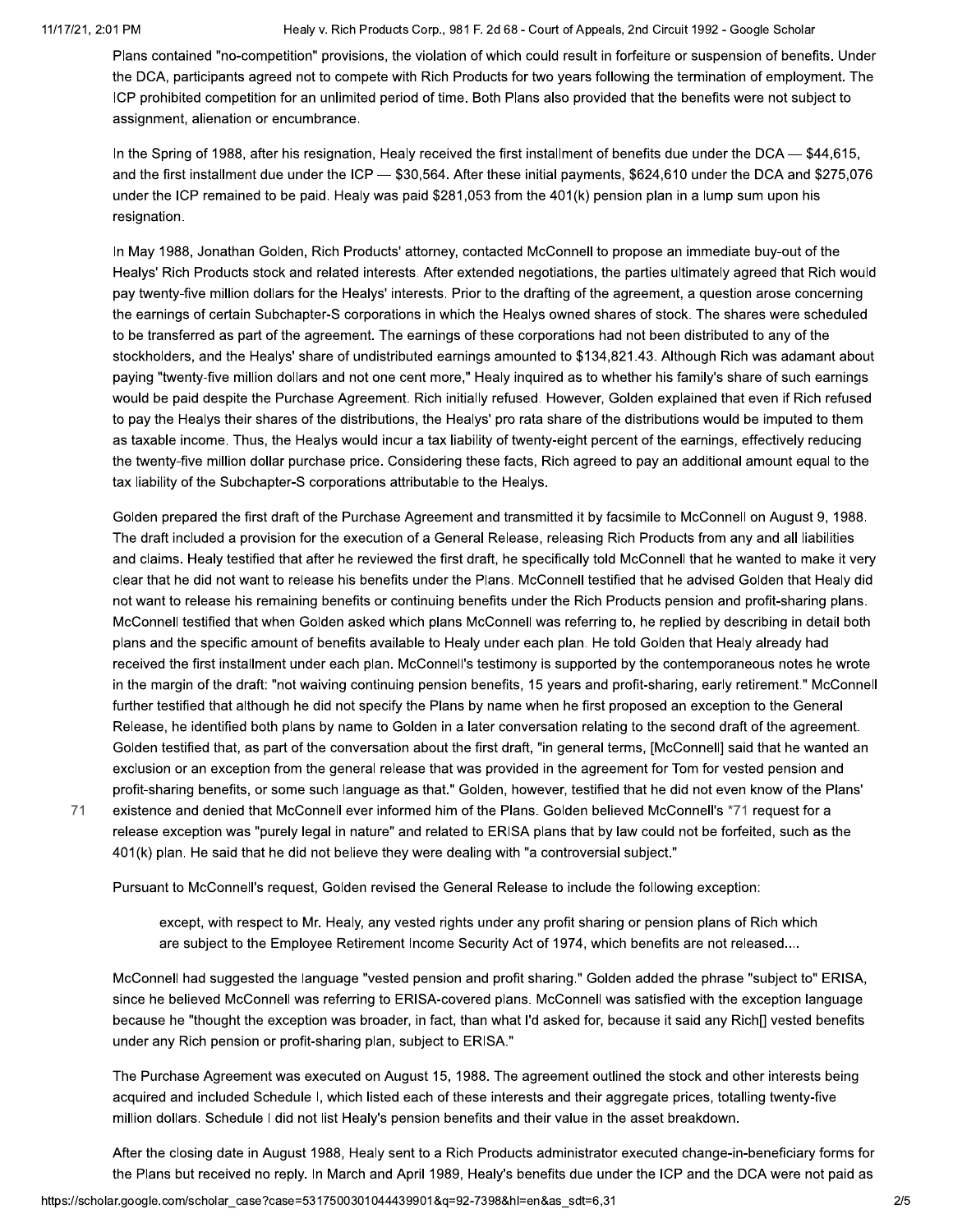72

Healy v. Rich Products Corp., 981 F. 2d 68 - Court of Appeals, 2nd Circuit 1992 - Google Scholar

they had been paid in the prior year. On June 2, 1989, McConnell wrote to Golden, advising him that Healy had not received his pension benefits and requesting that the payments be made. Golden responded by informing McConnell that, by the terms of the Purchase Agreement and the General Release, Healy's benefits had been released and his pension rights extinguished.

In November 1989, Healy filed a complaint in an action to declare that Rich Products had breached its obligation to pay his benefits under the Plans. Healy asserted that those benefits had been preserved by the release exception. Alternatively, Healy sought reformation of the release clause to restore his pension rights on the basis of either mutual mistake or fraud. Healy moved for summary judgment on his claim that, pursuant to the language of the release exception, he was entitled to his Plan benefits. Rich Products filed a motion to dismiss the complaint and a cross-motion for summary judgment on all issues. Healy then cross-moved for summary judgment specifically on his claim for reformation based on mutual mistake and fraud.

In an order entered on April 1, 1991, the district court found that the DCA and ICP were subject to ERISA generally, but, as "top-hat" plans, were exempt from the substantive vesting requirements set forth in 29 U.S.C. § 1053. Since the Plans were exempt from ERISA's vesting requirements, the court found the "no-competition" forfeiture clauses to be permissible. Citing 29 U.S.C. § 1002(25), the court concluded that "where forfeiture clauses are permissible, no vesting of rights can occur." The court, therefore, held that "giving the words of the General Release their plain meaning [under ERISA,] the release of liability [for "vested" benefits] does not except benefits under the DCA and the ICP." Thus, the district court granted Rich Products' motion for summary judgment on the claim that the release exception did not preserve Healy's pension rights. The court denied Healy's and Rich Products' cross-motions for summary judgment on the reformation claim and directed the parties to appear for an evidentiary hearing on that issue.

On March 5, 1992, after the evidentiary hearing, the district court dismissed Healy's reformation claim. Judge Elfvin rejected the mutual mistake claim. He found that Healy failed to show by clear and convincing evidence that either Rich Products or Healy was mistaken in regard to the exception clause. Judge Elfvin also \*72 found that Healy failed to prove his fraud claim because he did not show that he was justified in relying on Golden's statement that he would provide for a release exception to protect Healy's vested benefits. On appeal, Healy claims that the district court erred in granting summary judgment rejecting his contract claim. Urging only a theory of mutual mistake, he claims that the district court also erred in rejecting his claim for reformation after trial.

# **DISCUSSION**

# **1. The Contract Claim**

On appeal of a grant of summary judgment, we determine de novo whether there is a genuine issue of material fact and whether the moving party properly was entitled to judgment as a matter of law. Arica Inst., Inc. v. Palmer, 970 F.2d 1067, 1071 (2d Cir.1992). "In determining a motion for summary judgment involving the construction of contractual language, a court should accord that language its plain meaning giving due consideration to 'the surrounding circumstances [and] apparent purpose which the parties sought to accomplish.' ... [T]here may not be any genuine issue regarding the inferences to be drawn from the language.... [T]he inferences ... may not be reasonably susceptible to having more than one meaning ascribed to them." Cable Science Corp. v. Rochdale Village, Inc., 920 F.2d 147, 151 (2d Cir. 1990) (citations omitted).

The district court granted summary judgment for Rich Products upon finding that the language in the release exception, as defined by the ERISA statute, did not preserve Healy's pension benefits. The court identified each plan as a "top-hat" plan, which is defined by ERISA as "a plan which is unfunded and is maintained by an employer primarily for the purpose of providing deferred compensation for a select group of management or highly compensated employees...." 29 U.S.C. § 1051(2) (1988). Although "top-hat" pension plans are exempt from ERISA's vesting requirements, id. § 1051, the district court looked to the ERISA statute to define the term "vested." ERISA defines "vested" as "nonforfeitable," which is further defined as "unconditional." See id. §§ 1002(25), 1002(19). Judge Elfvin reasoned that, because the Plans were subject to forfeiture for breach of their "no-competition" clauses, they were not "nonforfeitable," and therefore not "vested" and not encompassed by the release exception.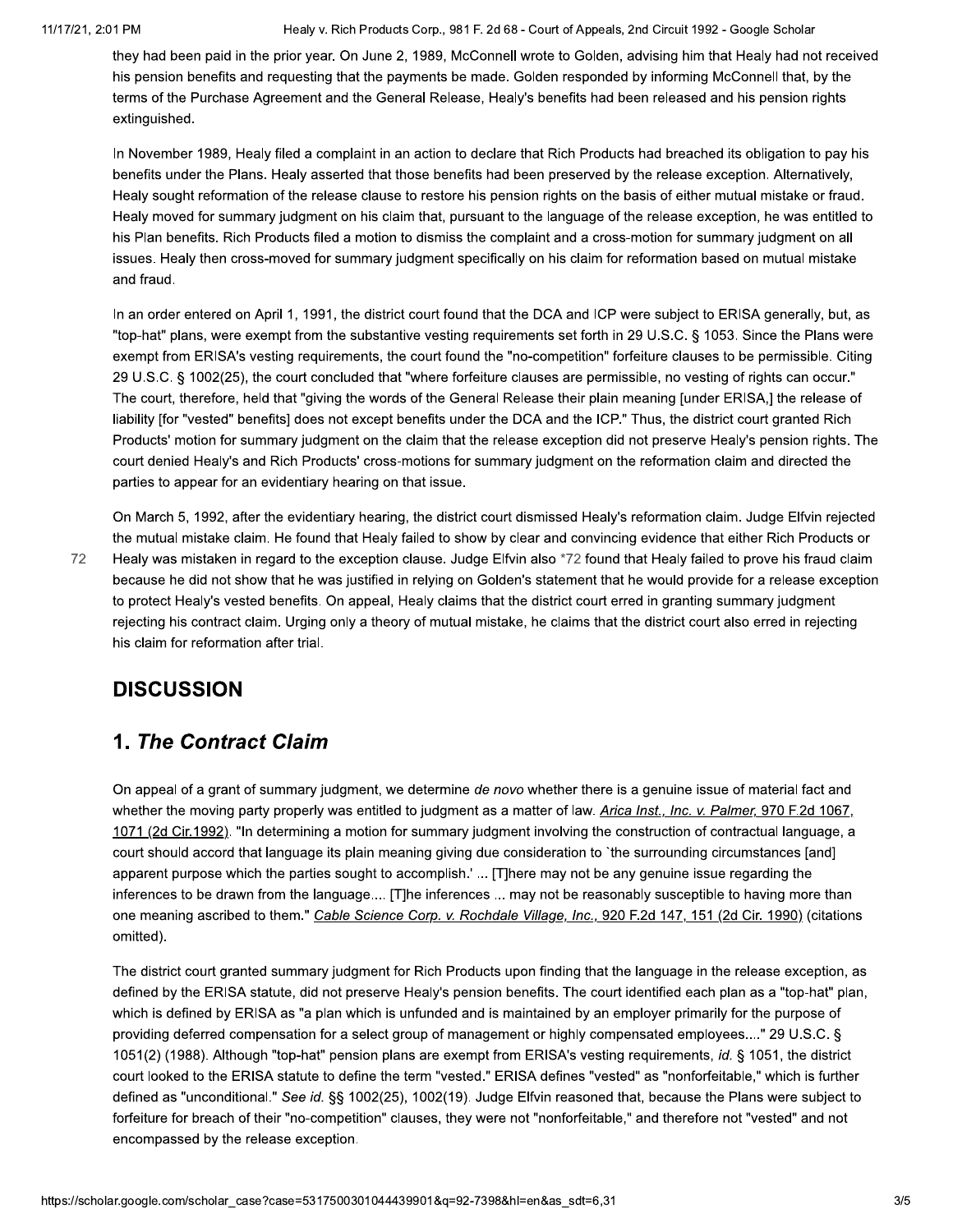Healy v. Rich Products Corp., 981 F. 2d 68 - Court of Appeals, 2nd Circuit 1992 - Google Scholar

Healy asserts that Judge Elfvin erred in applying ERISA's nonforfeitability requirements to define the term "vested," since ERISA does not "preclude the creation of vested, yet forfeitable, rights under employee benefit plans that, like the DCA and ICP, are not subject to those requirements." See id. § 1051(2). Under the ordinary meaning of the term, Healy argues, the Plans are indeed "vested" because he has satisfied all of the conditions required for receipt of benefits and, in fact, had already begun receiving those benefits. Thus, Healy characterizes his plans as "vested," subject to divestment in the event of a violation of the Plans' respective "no-competition" provisions. Healy also notes that by the time the district court rendered its decision, he had been retired from Rich Products for over two years. The DCA's two-year "no-competition" provision had therefore expired, and his benefits under that plan were no longer subject to forfeiture. Rich Products asserts, however, that the district court properly applied the ERISA definition of "vested" and refers to Golden's testimony that when McConnell used the term "vested," he "thought [McConnell] was talking about ERISA."

We find no support for Judge Elfvin's conclusion that "vested" as used here is defined by ERISA. Because the parties ascribe different meanings to the term "vested," and there is no clear indication in ERISA how the term should be defined with respect to these Plans, the district court must interpret the language of the release exception without reference to the ERISA statute. The meaning of "vested," as it is used in the General Release, must be ascertained under the customary principles of contract interpretation.

#### 73 \*73 2. The Reformation Claim

A "mutual mistake" occurs when "both ... parties to a bilateral transaction share the same erroneous belief and their acts do not in fact accomplish their mutual intent." 21 N.Y.Jur.2d Contracts § 121 (1982). A "unilateral mistake" occurs when "only one of the parties to a bilateral transaction is in error." Id. To reform a contract, mutual mistake must be established by clear and convincing evidence. Seebold v. Halmar Constr. Corp., 146 A.D.2d 886, 536 N.Y.S.2d 871, 872 (3d Dep't 1989). Unilateral mistake alone will not justify reformation of an instrument. Alden Auto Parts Warehouse, Inc. v. Dolphin Equip. Leasing Corp., 682 F.2d 330, 333 (2d Cir.1982).

A district court's findings with respect to the expression of the contracting parties' intent will not be disturbed unless they are clearly erroneous. Marine Transp. Lines, Inc. v. International Org. of Masters, Mates & Pilots, 878 F.2d 41, 45 (2d Cir.1989), cert. denied, 493 U.S. 1022, 110 S.Ct. 724, 107 L.Ed.2d 743 (1990). To prove mutual mistake, Healy was required to show that both he and Rich Products shared the same erroneous belief that the release exception protected Healy's Plan benefits. See Investors Ins. Co. of Am. v. Dorinco Reinsurance Co., 917 F.2d 100, 105 (2d Cir.1990). Healy had to overcome a "heavy presumption that a deliberately prepared and executed [agreement] manifest[s] the true intention[s] of the parties," George Backer Management v. Acme Quilting Co., 46 N.Y.2d 211, 413 N.Y.S.2d 135, 139, 385 N.E.2d 1062, 1066 (1978), especially between counselled businessmen. Chimart Assocs. v. Paul, 66 N.Y.2d 570, 498 N.Y.S.2d 344, 347, 489 N.E.2d 231, 234 (1986). Judge Elfvin concluded that there was no basis for reformation of the agreement, finding that Healy failed to prove either that the writing did not reflect the agreement reached by the parties or that Rich Products had perpetrated a fraud on him.

Finding that Healy and Rich Products did not share the same erroneous belief, Judge Elfvin determined that there was no mutual mistake:

[I]t is far from clear that Golden and McConnell had agreed on anything except that Golden would include language in a draft which would create an exception for some sort of vested pension and profit-sharing benefits.... Golden may have thought that McConnell wanted one thing, when in fact he wanted something else.... If anything, such a situation would be a unilateral mistake — one party (McConnell) misconstruing the language of the writing. It would not be a mutual mistake — both parties agreeing to the same thing but failing to properly reduce such to writing.

Upon a review of the evidence, we conclude that the district court's factual findings regarding lack of mutual mistake are not clearly erroneous. Golden and McConnell offered conflicting versions of their understanding as to the scope of the release exception. Based on the testimony and other evidence presented, the district court properly could conclude that Healy had not met his burden of proving that the parties shared the same erroneous belief as to the meaning of the release exception. Therefore, Healy's claim for reformation properly was rejected.